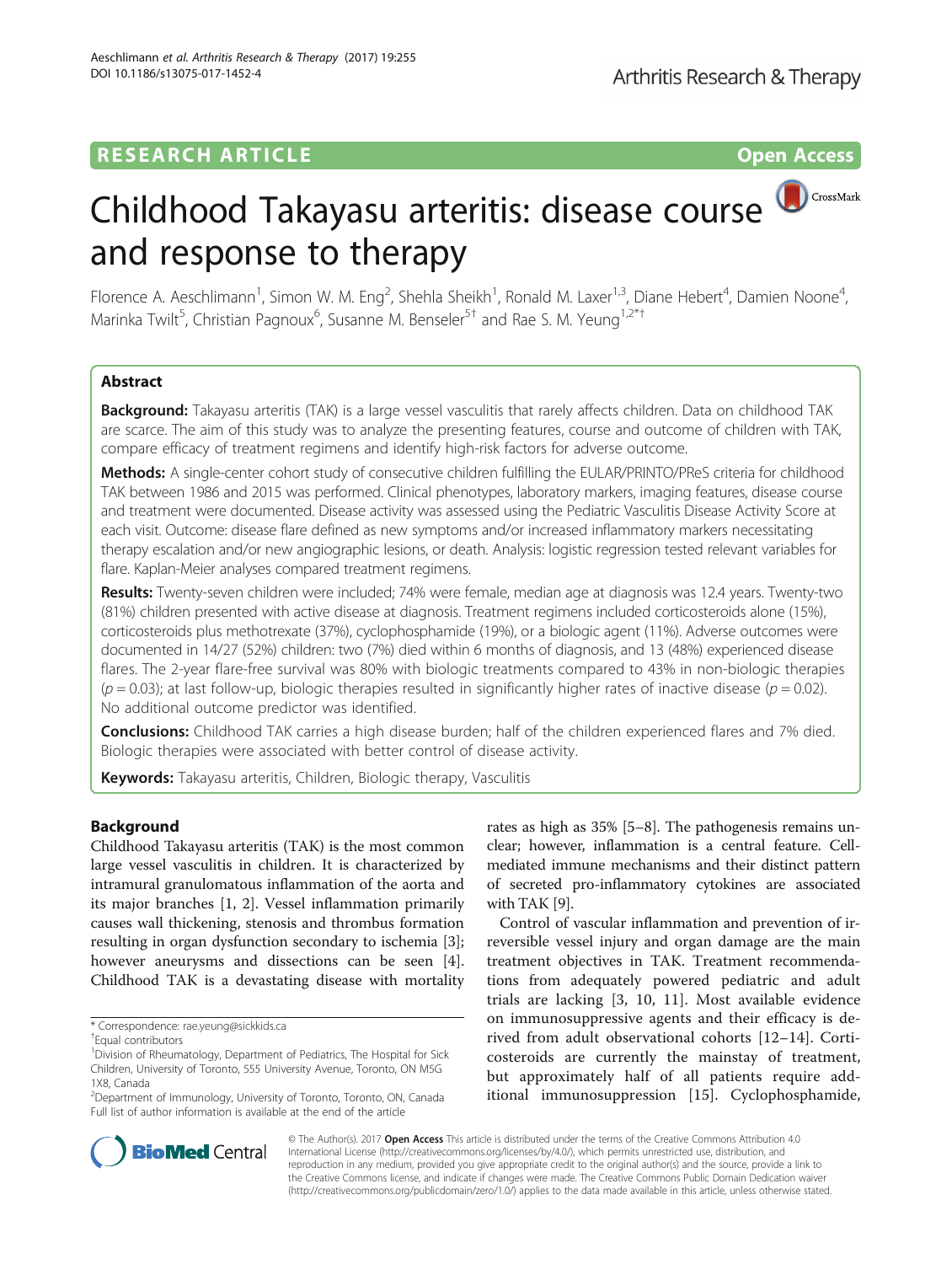methotrexate (MTX), azathioprine, mycophenolate mofetil (MMF) or leflunomide have been used with variable response [\[11](#page-8-0)–[13](#page-8-0), [16\]](#page-8-0). A recent study suggested high efficacy of biologic therapies in adult TAK patients with refractory disease course [[17](#page-8-0)].

To date, it remains unclear how to best control disease activity and prevent organ damage in children with TAK. Efficacy and safety of distinct treatment regimens remain to be determined. Individual risk factors for disease progression and flares in childhood TAK are unknown. Therefore, the aims of the study were: 1) to describe the presenting clinical, laboratory and angiographic features of childhood TAK patients, 2) to explore and compare efficacy and safety of childhood TAK treatment regimens and 3) to attempt to identify risk factors for adverse patient outcome in childhood TAK.

### Methods

This single-center retrospective cohort study included all consecutive children  $\leq 18$  years of age at disease onset and diagnosed with childhood TAK according to the European League against Rheumatism (EULAR)/Pediatric Rheumatology International Trials Organization (PRINTO)/ Pediatric Rheumatology European Society (PReS) final classification criteria for childhood Takayasu arteritis (Ankara 2008) between January 1986 and September 2015 [[18\]](#page-8-0). Prior to 2009, children were classified based on the American College of Rheumatology criteria for vasculitis [[19, 20\]](#page-8-0). Children were identified from the institutional database. Two independent reviewers collected all data using standardized forms at predefined time points including; at presentation, 6 months (after induction treatment), during flares, medication change, interventions, complications and last follow-up (FAA, SS). This study was performed according to the Declaration of Helsinki and approved by the institutional research ethics board (1000022123).

## Data collection: demographic features, clinical, laboratory and angiographic findings

Baseline demographic data including age at symptom onset and at diagnosis, gender, ethnicity and past medical history were recorded. Clinical characteristics included constitutional symptoms such as weight loss, malaise and fever, as well as signs and symptoms of organ involvement. Arterial hypertension was defined as blood pressure > 95th percentile for age. Blood pressure discrepancy was defined as a difference of  $\geq 10$  mmHg between limbs. Laboratory results included erythrocyte sedimentation rate (ESR), C-reactive protein (CRP), complete blood cell count, creatinine, von Willebrand factor antigen, antinuclear and antineutrophil cytoplasmic antibodies, proteinuria and hematuria. Tuberculosis testing results were recorded.

Vascular imaging studies included conventional angiography, magnetic resonance angiography (MRA), computed tomography angiography (CTA) and echocardiography studies. Location, type and characteristics of lesions such as stenosis (<50% lumen), narrowing, aneurysm, dilatation, dissection, vessel wall thickening and post-contrast enhancement were captured. Vascular imaging was documented when performed within 1 month of the predefined data collection time points.

### Treatment and complications

Current medication, vascular and surgical interventions were recorded. Disease and treatment-related complications included arterial dissection, treatment-related side effects and severe infections necessitating hospitalization.

### Disease activity and damage

Disease activity was assessed at each visit using the validated Pediatric Vasculitis Activity Score (PVAS) [\[21](#page-8-0)] and the Indian Takayasu Arteritis Activity Score (ITAS2010), which was recently validated in adult Indian TAK patients [\[22](#page-8-0)]. Disease damage was assessed using the Pediatric Vasculitis Damage Index (PVDI), a damage assessment tool modified from the adult Vasculitis Damage Index [[23\]](#page-8-0). The PVAS and PVDI were systematically completed at each clinic visit as part of routine clinical practice at our institution since 2009. For patient visits before 2009, the PVAS and PVDI were retrospectively completed by two independent reviewers (FAA, SS); discrepancies were resolved by a third reviewer (SMB). The ITAS2010 was retrospectively assessed for all visits. All three scores assess the multisystem involvement in childhood TAK. PVAS and ITAS2010 measure disease activity including symptoms that newly occurred or worsened over the past 4 weeks or are persistent for less than 3 months. The PVAS is currently the only validated disease activity measurement tool in childhood vasculitis and routinely used for clinical research [[21](#page-8-0)]; however, it may not be optimal for assessment of disease activity in pediatric large vessel vasculitis. The ITAS2010 has been specifically developed for assessment of disease activity in TAK patients [\[22](#page-8-0)], but has not been validated in children and is therefore not routinely used in childhood TAK. Given these specific features, both, the PVAS and ITAS2010 were used for assessment of disease activity. In contrast to the PVAS and ITAS2010, the PVDI assesses irreversible cumulative disease-related damage and only includes symptoms present for more than 3 months.

### **Definitions**

Active disease was defined as  $PVAS \ge 1$  and/or raised inflammatory markers and/or imaging evidence of active disease including new angiographic lesions, vessel wall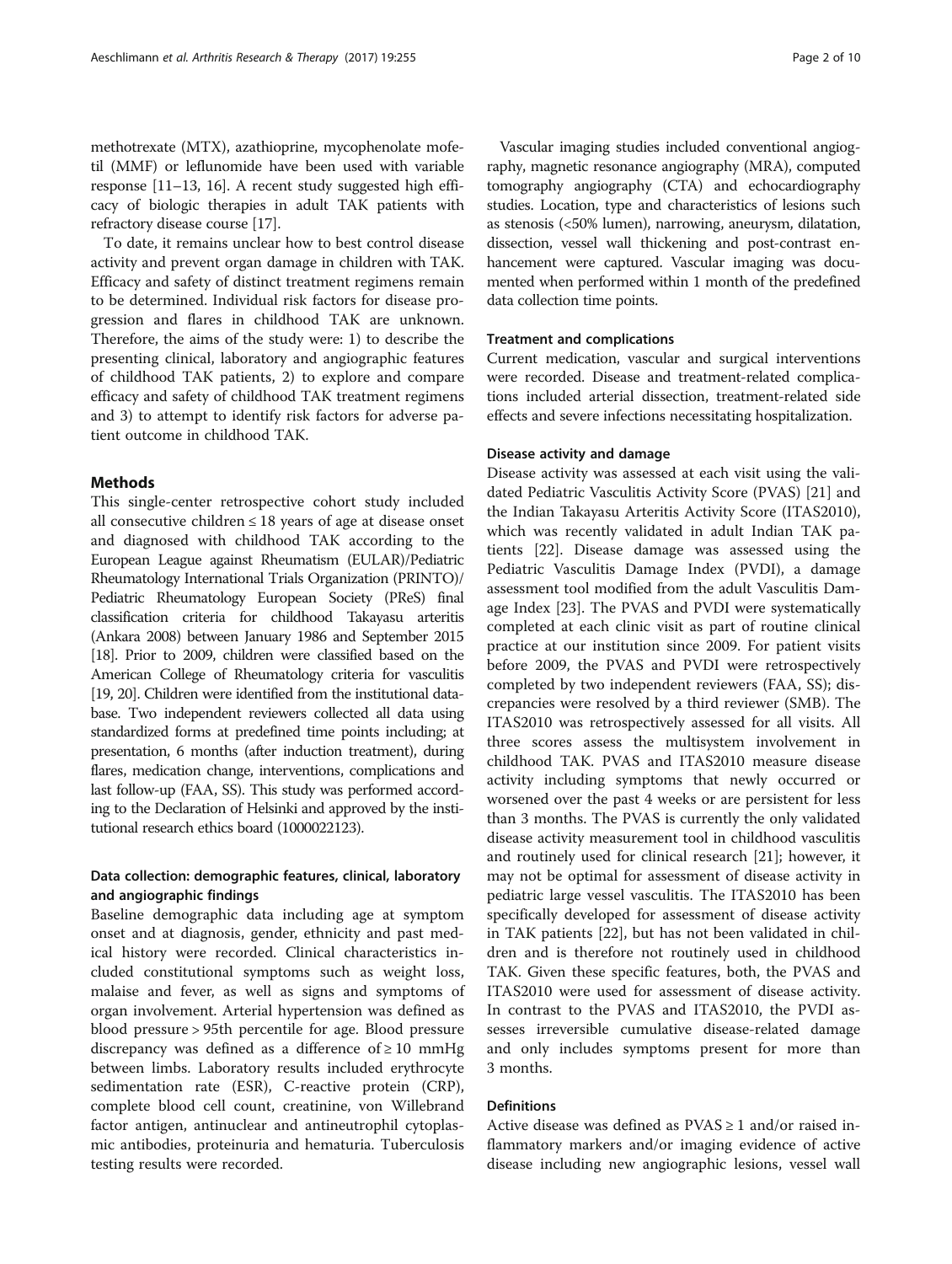inflammation by post-contrast enhancement and thickening. Inactive disease was defined by the concurrence of all three, a PVAS of zero and normal inflammatory markers and inactive disease on imaging. Disease flare was defined as occurrence of new TAK symptoms and/ or increase of inflammatory markers necessitating altered treatment and/or new or worsening angiographic lesions. The duration of stable disease prior to disease flare was not further defined. Inactive disease was defined by the treating expert clinician.

Treatment response was defined as  $a \ge 50\%$  reduction in the PVAS at 6 months after treatment start.

### Outcome

Primary outcome was disease flare or death. Secondary outcomes included disease activity as defined above and disease damage as measured by PVDI at last follow-up.

### Analysis

Patients were analyzed in groups depending on type of induction therapy. Flare-free survival of biologic or nonbiologic treatments was calculated using Kaplan-Meier methods. As each child could experience multiple flares, a time-to-event analysis was used. Therefore, the time origin for each treatment was considered the time when the child was started on treatment. Logistic regression was used to identify prognostic factors of adverse outcome. The following variables were studied as potential predictors: age, gender, PVAS, ITAS2010, ESR, platelet count and treatment category (biologic versus nonbiologic treatment). The analysis was adjusted for the number of treatment episodes per patient. Variables with more than 20% missing values were excluded. Categorical variables were compared by Fisher's exact test, odds ratios (OR) were calculated including the 95% confidence intervals (95%-CI). Continuous variables were reported as medians with interquartile range (IQR), categorical variables as percentages with frequencies. Analyses were conducted in Prism (GraphPad 6.0 g, San Diego, CA, USA) and R 3.12 (Vienna, Austria).

### Results

### Demographic features, clinical and laboratory findings

A total of 27 children with TAK (74% females) were included. Twenty-two children (81%) had evidence of active disease at diagnosis. The median age at diagnosis was 12.4 years (IQR 9.1–14.4). The median duration from symptom onset to diagnosis was 6 months (IQR 2.9–15.2). Median follow-up duration was 2.1 years (IQR 1.2–5.5). Demographic features are summarized in Table 1.

The most common symptoms at presentation were malaise (48%), headaches (33%) and weight loss (30%). Blood pressure discrepancy (67%), decreased or absent pulse (59%), arterial hypertension (56%) and bruits over

|  |  | Table 1 Demographic features |  |
|--|--|------------------------------|--|
|--|--|------------------------------|--|

| Patient characteristics at baseline         | Patients $(N = 27)$ |
|---------------------------------------------|---------------------|
| Female (%)                                  | 20(74)              |
| Age at diagnosis, years                     | $12.4(9.1-14.4)$    |
| Duration symptom onset to diagnosis, months | $6(2.9-15.2)$       |
| Follow-up duration, years                   | $2.1(1.2-5.5)$      |
| Ethnicity (%)                               |                     |
| Caucasian                                   | 8(30)               |
| Asian                                       | 4 (15)              |
| <b>Black</b>                                | 3(11)               |
| Hispanic                                    | 2(7)                |
| <b>Fast Indian/South Asian</b>              | 2(7)                |
| Middle Eastern                              | 2(7)                |
| Aboriginal/First Nation                     | 2(7)                |
| Unknown                                     | 4 (15)              |

Values are presented as absolute numbers (%) or medians (IQR)

large vessels (56%) were the most frequent findings on physical examination. The presenting clinical features are shown in Table [2](#page-3-0).

Three patients (11%) were diagnosed with tuberculosis at presentation of childhood TAK. Two children had been diagnosed with inflammatory bowel disease based on classic histopathology findings prior to the onset of TAK. At time of diagnosis, inflammatory markers were elevated in 21 children (78%). ESR was increased in 20/ 25 (80%), CRP in 14/19 children (74%). Laboratory results are presented in Table [2.](#page-3-0) The median PVAS at diagnosis was 10 (IQR 7–18), the median ITAS2010 14 (IQR 10–18).

### Angiographic features

MRA alone (11/27, 41%) or in combination with CTA or conventional angiography (3/27, 11%) was most commonly performed at diagnosis. Conventional angiography was the initial imaging modality in 9/27 (30%) children, and CTA in 3/27 (11%). The most frequently involved vessels were the abdominal aorta (89%), the renal (67%) and carotid arteries (56%). Figure [1](#page-4-0) depicts the frequencies of the involved vessels.

#### Treatment

Twenty-two of 27 children (81%) received immunosuppressive therapy (Figs. [2](#page-4-0) and [3\)](#page-5-0). Five (19%) were considered to have inactive disease at diagnosis and therefore did not receive immunosuppressive agents.

### Induction treatment

Patients with active disease at diagnosis (22) received different treatment regimens. Initially, 4/27 children (15%) received high-dose corticosteroids only, and 18 (67%) received a combination of corticosteroids plus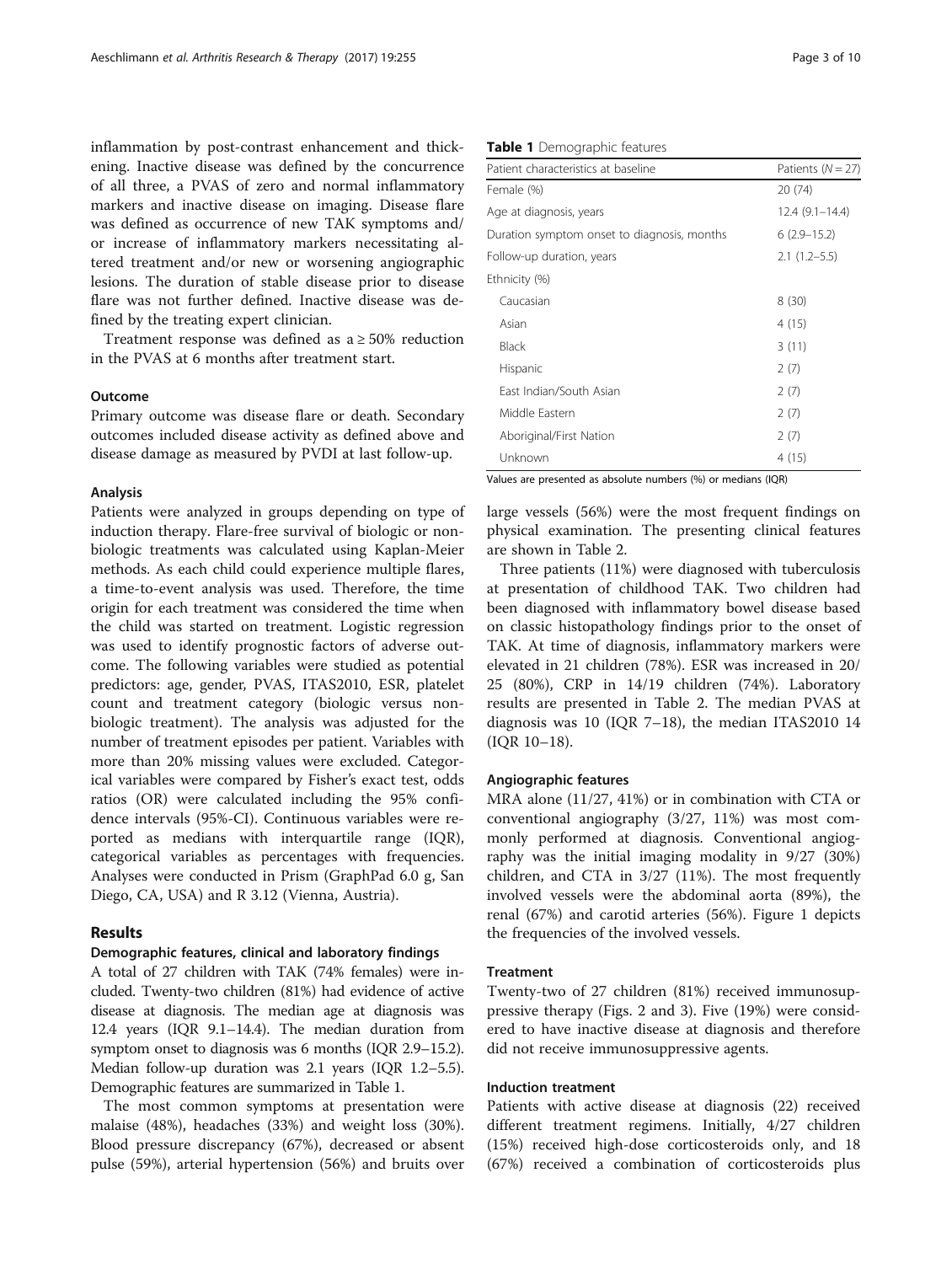### <span id="page-3-0"></span>Table 2 Presenting clinical and laboratory features

| Presenting features         | Patients<br>$(N = 27)$                                             |                        |
|-----------------------------|--------------------------------------------------------------------|------------------------|
| Symptoms:                   |                                                                    |                        |
| Constitutional:             | Malaise                                                            | 13 (48)                |
|                             | Weight loss                                                        | 8(30)                  |
|                             | Fever (> 38.0 C)                                                   | 5(19)                  |
|                             | Lymphadenopathy                                                    | 3(11)                  |
| Cardiovascular:             | Claudication of the extremities                                    | 6(22)                  |
| Neurological:               | Headache                                                           | 9(33)                  |
|                             | <b>Dizziness</b>                                                   | 5(19)                  |
|                             | Stroke/TIA                                                         | 3(11)                  |
|                             | Syncope                                                            | 3(11)                  |
| Gastrointestinal:           | Chronic nausea/vomiting                                            | 5(19)                  |
|                             | Nonspecific abdominal pain                                         | 4 (15)                 |
| Pulmonary:                  | Shortness of breath                                                | 4 (15)                 |
|                             | Chest pain                                                         | 3(11)                  |
| Musculoskeletal:            | Back pain                                                          | 5(19)                  |
| Ocular:                     | Blurred vision/uveitis/retinal<br>hemorrhage                       | 4 (15)                 |
| Findings on clinical exam:  |                                                                    |                        |
|                             | Blood pressure discrepancy                                         | 18 (67)                |
|                             | Decreased or absent pulse                                          | 16 (59)                |
|                             | Arterial hypertension                                              | 15(56)                 |
|                             | Bruits over large arteries                                         | 15 (56)                |
| Laboratory characteristics: |                                                                    |                        |
|                             | ESR, mm/h                                                          | $35(17-74)$            |
|                             | CRP, mg/dL                                                         | 31.9<br>$(5.3 - 67.6)$ |
|                             | Hemoglobin, g/L                                                    | $115(96.5 -$<br>125.5) |
|                             | White blood cells, $\times$ 10 <sup><math>\degree</math></sup> 9/L | $8.8(6.9-12.4)$        |
|                             | Platelets, $\times$ 10 <sup><math>\degree</math></sup> 9/L         | 366<br>$(256 - 543)$   |
|                             | vWF antigen, IU/mL                                                 | $1.6(1.1-2.0)$         |
|                             | Impaired renal function                                            | 2(7)                   |
|                             | <b>ANA</b>                                                         | 8/22(36)               |
|                             | <b>ANCA</b>                                                        | 2/18(11)               |

Clinical features present in > 10% of the patients with childhood TAK are listed. Impaired renal function was defined as a creatinine increase of > 30% of the upper normal limit at diagnosis. Values are presented as numbers (%) or medians (IQR)

TIA transient ischemic attack, ESR erythrocyte sedimentation rate, CRP Creactive protein, vWF antigen von Willebrand factor antigen. ANA antinuclear antibody, ANCA antineutrophil cytoplasmic antibody

another immunosuppressive agent. These immunosuppressive agents prescribed in combination with corticosteroids included MTX in ten (37%), cyclophosphamide in five (19%), and MTX plus a biologic agent in three (11%) children. The latter three children received tumor necrosis factor alpha (TNF-α) inhibitors, two infliximab and one adalimumab. Two of them had been already on TNF-α inhibitors for pre-existing inflammatory bowel disease, when diagnosed with childhood TAK. At diagnosis of childhood TAK, both were started on high-dose corticosteroids and MTX; in addition, the TNF-α inhibitor dosing was increased. Therapy was chosen at the discretion of the treating physician and the availability of the drug.

PVAS and ITAS2010 did not significantly differ between the four induction treatment groups at diagnosis. At 6 months 20/22 treated children survived and 18/20 surviving children (90%) had responded to the treatment (Fig. [3](#page-5-0)).

### Maintenance treatment

At 6-month follow-up, all 20 surviving children remained on corticosteroids at a median dose 0.4 mg/ kg/day prednisone equivalent (IQR 0.4–0.7 mg/kg/day). Maintenance treatment varied and included MTX, azathioprine, MMF and leflunomide or one of them combined with biologics. An overview of the treatment regimens is shown in Figs. [2](#page-4-0) and [3](#page-5-0).

### Co-therapies

Most children (18/27, 67%) received antihypertensive drugs (median 1, 0–3). Low-dose acetylsalicylic acid was prescribed to 15/27 (56%) and anticoagulation to 6/27 (22%) children. A 6 to 9-month course of antituberculosis treatment was initiated simultaneously with immunosuppressive therapy in the three children diagnosed concomitantly with tuberculosis.

### Surgical and endovascular interventions

Eight of 27 patients (30%) required vascular surgery or intervention after diagnosis of childhood TAK. Eighteen procedures were performed: renal artery angioplasty (eight procedures in four patients), balloon dilatation of the aorta (four procedures in two patients) and axillaryfemoral bypass, coronary bypass and embolectomy of the femoral artery in one patient each. Another child required a splenorenal shunt, local thrombolysis due to thrombosis and eventual nephrectomy. Two patients received surgical treatment prior to childhood TAK diagnosis (unilateral nephrectomy with subsequent renal revascularisation procedure and balloon dilatation of the aorta).

### Complications

Complications were divided into disease- and treatmentrelated complications. Arterial dissection was noted in three children (11%) at diagnosis; no new dissections were seen during follow-up. Cerebral infarction with consecutive craniectomy (due to increased intracranial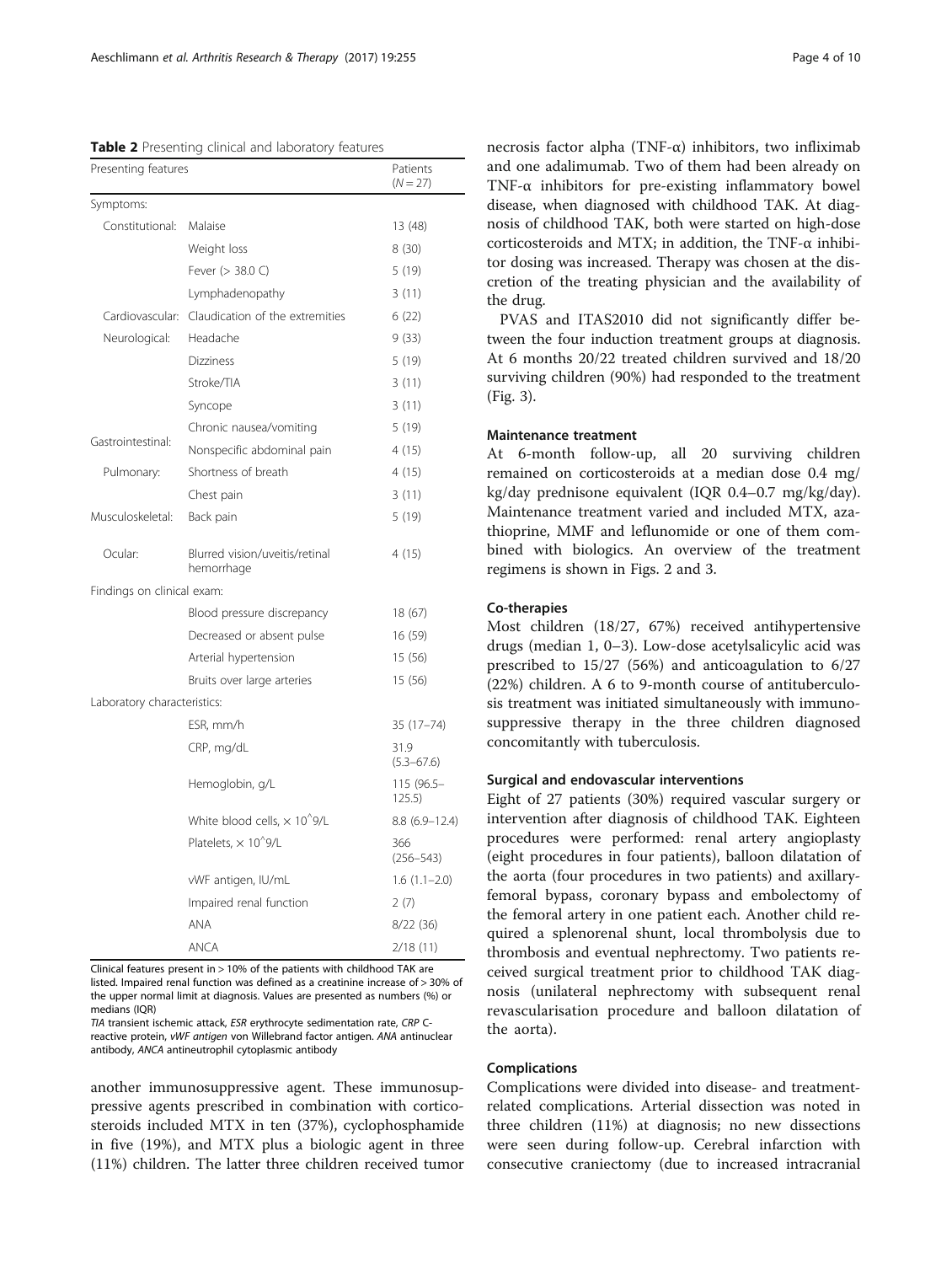<span id="page-4-0"></span>

(%) of patients with any lesion (stenosis, narrowing, aneurysm, dilatation, dissection, vessel wall thickening and post-contrast enhancement) in the indicated vessel. Frequencies of paired vessels (right/left) are presented as one combined value

pressure) and intestinal ischemia requiring intestinal resection were documented in one child each. Relevant treatment-associated side effects included Cushing syndrome in 21/22 children on corticosteroids, transaminitis defined as transaminase levels ≥ twice the upper limit of normal in four children and vertebral fractures in one child. Four severe infections in four children required hospitalization including one child treated with corticosteroids and MTX who developed candidemia. Three children treated with corticosteroids and cyclophosphamide were hospitalized for severe Epstein-Barr virus (EBV) infection, varicella zoster infection and bacterial sepsis following bowel ischemia.

### **Outcomes**

### Primary outcome

A total of 14/27 (52%) patients experienced adverse outcomes; 13 (48%) developed a disease flare and two children died (7%), one during a flare. The first flare occurred at a median of 9.0 months after diagnosis (IQR 3.9–12.1). Twenty-one flares were observed during the study period: 16 (76%) were diagnosed by new angiographic lesions, three (14%) by both new clinical symptoms and increase of acute phase reactants and two (10%) by increase of acute phase reactants only necessitating treatment alteration (start of infliximab in one, dose increase of corticosteroids and methotrexate in the



Fig. 2 Induction and maintenance treatment regimens in children with childhood TAK presenting with active disease (N = 22). Colored lines depict different therapeutic agents. The patients are grouped according to their induction phase therapy: 1. corticosteroids (grey) only, 2. corticosteroids in combination with methotrexate (light blue), 3. corticosteroids in combination with cyclophosphamide (dark blue) and 4. corticosteroids in combination with biologic agents (red) and methotrexate. The timeline is drawn to scale up to 24 months; additional time of treatment is shown in months between break lines. Also depicted are clinical events, including disease flare, death, tuberculosis infection at diagnosis and disease activity (active/inactive) at last follow-up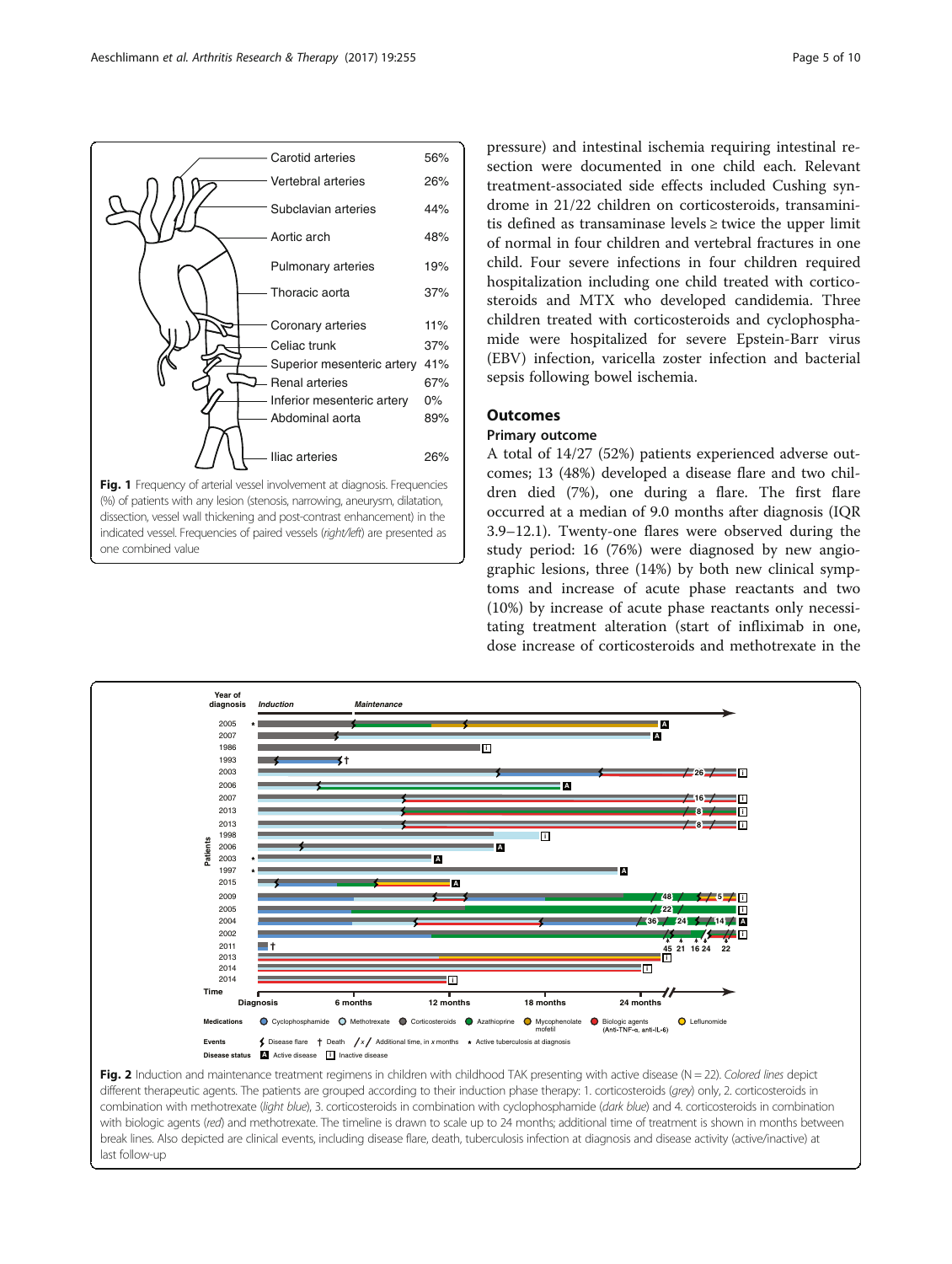<span id="page-5-0"></span>

other patient). The number of flares varied between one and three per patient. All but one child flared while receiving immunosuppressive therapy. Flares were treated by intensification of therapeutic regimens such as increase or restart of corticosteroids and/or start of an additional immunosuppressive drug such as cyclophosphamide, azathioprine or a biologic agent. Figure [2](#page-4-0) depicts flares and individual treatment regimens.

When analyzing treatment episodes separately, 19 flares occurred during 44 non-biologic treatment episodes (43%) compared to only two flares during 12 biologic treatment episodes  $(17%)$   $(p = 0.18; \text{ OR } 3.80, 95\%)$ CI 0.81–18.59). Median corticosteroid dose at time of flare was 0.4 mg/kg/day (IQR 0.2–0.9) prednisone equivalent. None of the patients with inactive disease at time of diagnosis experienced an adverse outcome.

The 2-year flare-free survival was 80% with biologic treatments compared to 43% in non-biologic treatments when adjusted for the number of treatment episodes per patient ( $p = 0.03$ ) (Fig. [4\)](#page-6-0). Biologic agents included infliximab (5 mg/kg at 0, 2 and then every 4 weeks) in nine treatment episodes, adalimumab (40 mg every 2 weeks) in one and tocilizumab (8 mg/kg monthly) in two.

Two children died from TAK, both within 6 months of diagnosis. A four-year-old boy presented with a 3 month history of arterial hypertension, blood pressure discrepancy between limbs and absent pedal pulses. Conventional angiography revealed involvement of the abdominal aorta, the superior mesenteric, celiac and bilateral renal arteries. High-dose corticosteroids, anticoagulation and quintuple antihypertensive therapy were started. Cyclophosphamide was added 1 month after diagnosis due to progressive disease. He died 4 months after diagnosis following disease flare with uncontrollable hypertension and massive intestinal ischemia with

sepsis. A 13-year-old girl presented with a 3-week history of constitutional symptoms, cough, chest pain, headaches and arterial hypertension. MRA showed extensive involvement of the abdominal aorta, celiac, superior mesenteric, pulmonary, renal and iliac arteries. She received high-dose corticosteroids, cyclophosphamide, anticoagulation and quadruple antihypertensive therapy. She died of uncontrollable disease and massive left middle cerebral arterial infarction following an embolism of a left ventricular thrombus and multi-organ failure 12 days after diagnosis. The treatment regimens of both children are shown in Fig. [2](#page-4-0).

### Prediction

No additional prognostic factors of adverse outcome were identified using logistic regression. None of the putative predictive variables were independently associated with an increased risk for adverse outcome; therefore, none were able to identify high-risk children early on.

### Secondary outcomes

At last follow-up at a median of 2.1 years, eight of 20 surviving patients (40%) with active disease at diagnosis had continued active disease, while 12 of 20 (60%) were considered inactive. All 20 surviving patients remained on immunosuppressive treatment at last follow-up visit. Median PVAS was 0 (IQR 0–0) and median ITAS2010 0 (IQR 0–1) at last follow-up visit. Of the eight children with ongoing disease activity, two received biologic agents and six non-biologic immunosuppressive therapies. Most of the patients on non-biologic drugs were diagnosed earlier in the study period, prior to first available publications of successful treatment of childhood TAK with biologic agents [\[10](#page-8-0)] (Fig. [2\)](#page-4-0). Importantly, 9/12 children with inactive disease on treatment had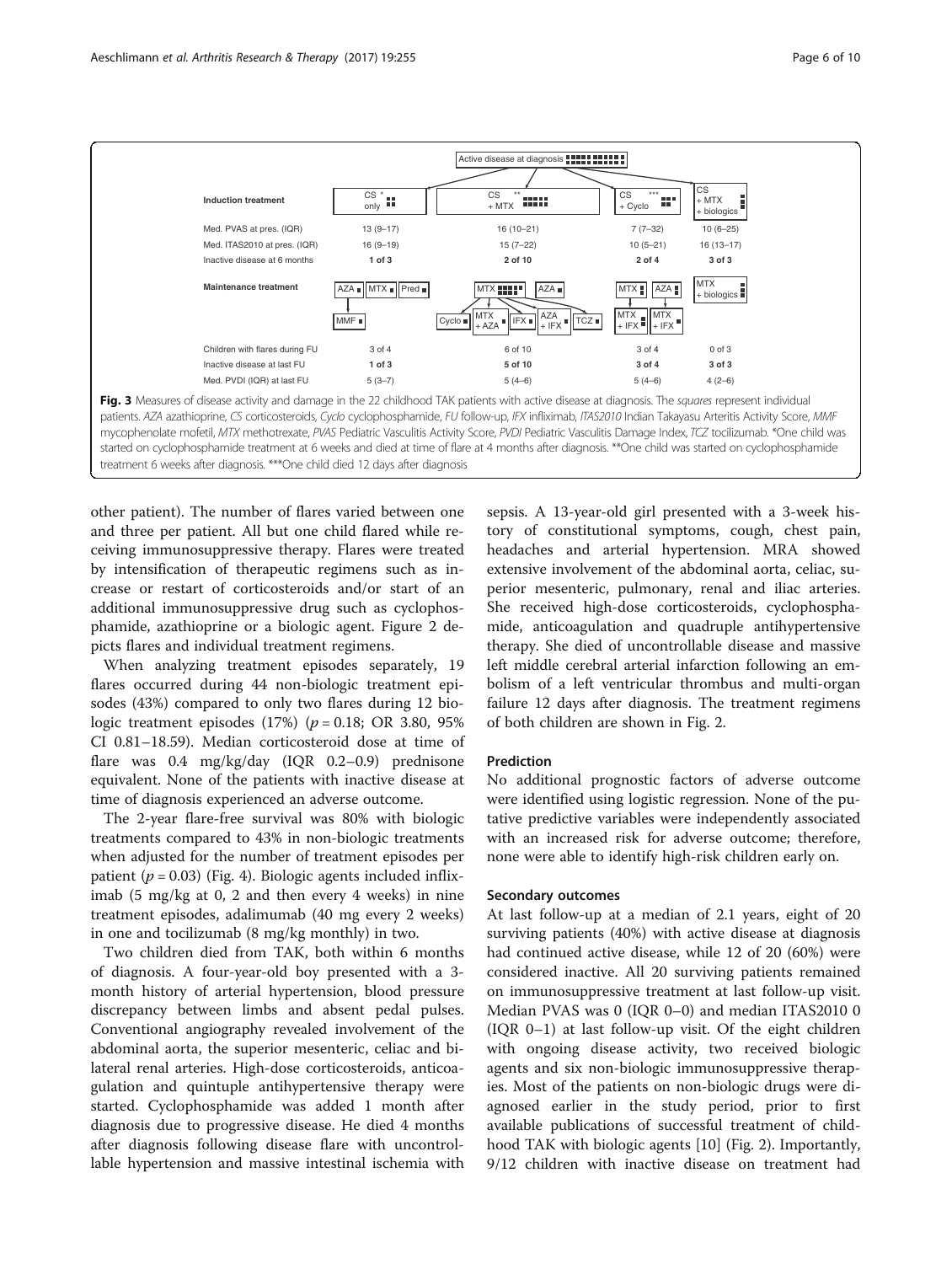<span id="page-6-0"></span>

received biologics; three were treated with non-biologic therapies including corticosteroids, MTX and azathioprine ( $p = 0.02$ , OR 21.00, 95% CI 1.78–248.30). The five children with biochemically inactive disease at diagnosis maintained inactive disease without treatment throughout the study period until last follow-up.

The most commonly accrued disease damage at last follow-up were vessel stenosis (100% of surviving children), absent pulses (70%), claudication of the extremities (33%), cerebrovascular accidents (26%) and seizures (11%). Median PVDI was 4 (IQR 3–6) and did not significantly differ in the four treatment groups.

### **Discussion**

This study analyzed one of the largest contemporary childhood TAK cohorts to date. The clinical presentation of childhood TAK was heterogeneous. Overall, 81% of children presented with signs and symptoms of

systemic inflammation, active vessel wall disease and critical organ perfusion. Vascular involvement was highly variable; the abdominal aorta and the renal arteries were most commonly affected. Childhood TAK has a dramatic morbidity and early mortality; 48% experienced disease flares and two children died within months of diagnosis. The comparative analysis of treatments revealed that children treated with biologic therapies had significantly fewer flares and achieved inactive disease status more frequently suggesting a potential benefit of biologic agents over non-biologic immunosuppressive drugs.

Children with TAK presented with highly variable clinical phenotypes reflecting the variable location and extent of vascular inflammation. The most common clinical findings at presentation were constitutional symptoms, headaches, blood pressure discrepancy, decreased peripheral pulses and hypertension corresponding to data from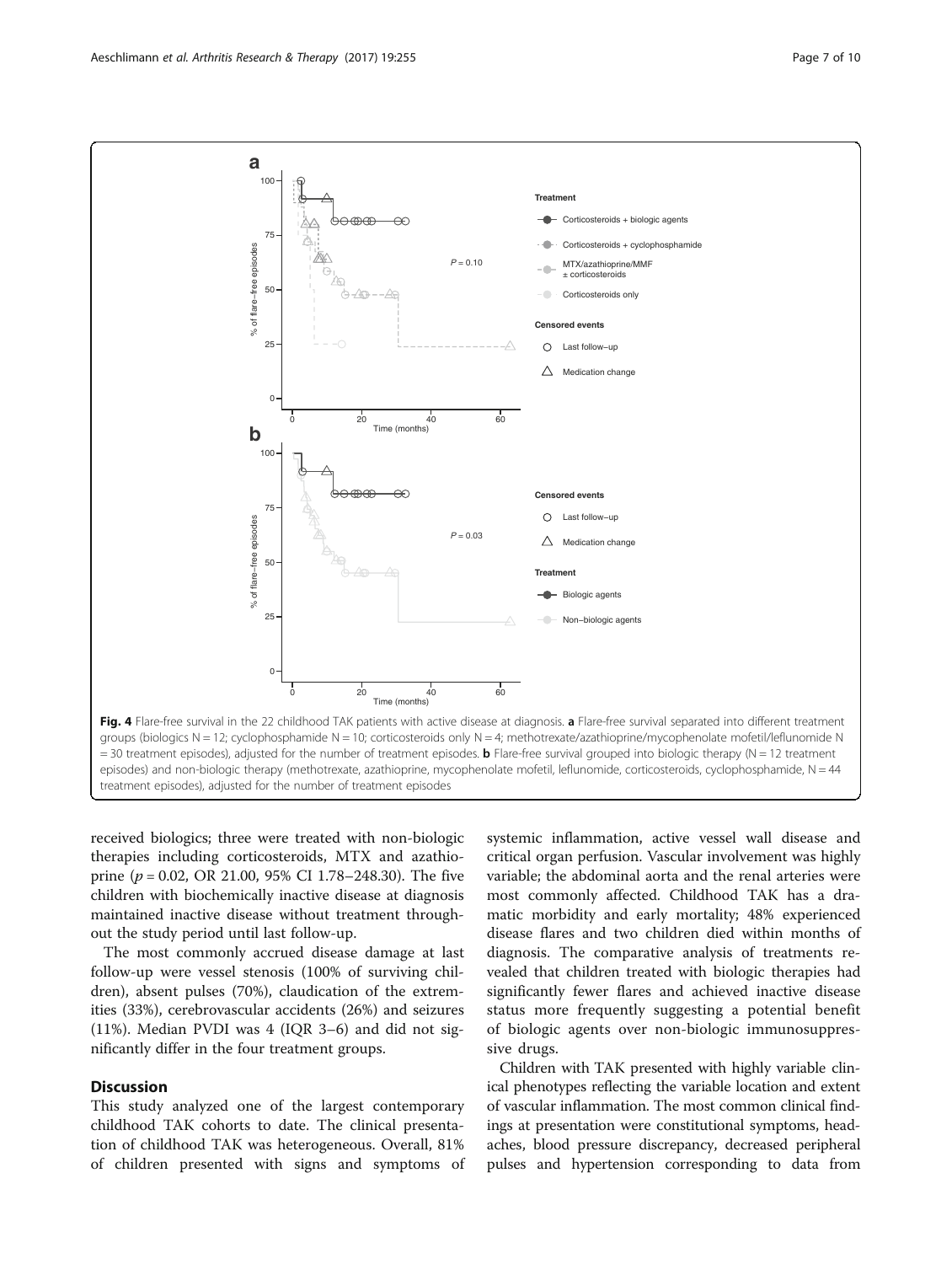published pediatric reports [[7](#page-8-0), [8,](#page-8-0) [24\]](#page-9-0). The majority presented with increased inflammatory markers including CRP and ESR. While the sensitivity of these markers is high for active TAK, they lack specificity [\[3,](#page-8-0) [25\]](#page-9-0). The disease heterogeneity reflects our inability to identify childhood TAK patients at risk for treatment failure and disease flare, which remain a serious concern. We documented a flare rate of 48%, consistent with recent pediatric series (37–4%) [\[6](#page-8-0)–[8\]](#page-8-0). Early mortality rate was high (7%); however, mortality rates as high as 27% have been reported in childhood TAK [\[6,](#page-8-0) [26](#page-9-0), [27\]](#page-9-0).

Children treated with biologic agents had significantly better outcomes compared to children treated with nonbiologic therapies. Flare-free survival rates were higher for biologic therapies (TNF-α inhibitors or tocilizumab) compared to non-biologic therapies (80% versus 43% at 2 years,  $p = 0.03$ ). Further, children receiving biologic therapies were more likely to achieve inactive disease at last follow-up compared to children treated with nonbiologic agents (MTX, azathioprine, MMF) ( $p = 0.02$ ). Overall, the medications used had reasonable safety profiles over the short observation period. In the pathogenesis of TAK, TNF- $\alpha$  and interleukin-6 (IL-6) were shown to play an important role in promoting vascular inflam-mation [\[28](#page-9-0), [29\]](#page-9-0). The effectiveness of TNF- $\alpha$  inhibitors was reported in one pediatric [[10\]](#page-8-0) and several adult TAK case series [\[12](#page-8-0), [17](#page-8-0), [30, 31\]](#page-9-0). Mekinian recently found significantly better flare-free survival of adult TAK patients refractory to non-biologic agents when receiving biologic treatments [[17\]](#page-8-0).

Biologic therapies have been used in individual patients included in recent pediatric series, but their efficacy has not been systematically evaluated. Filocamo reported four children started on TNF-α inhibitors, either for refractory disease or as first-line agent [\[10](#page-8-0)]. Two children achieved remission; the two others had a partial response [\[10\]](#page-8-0). The data on TNF-α inhibition in TAK are encouraging, as their role has remained unclear for a long time. Contradictory results have originated from reports of patients, who developed TAK, while treated with TNF- $\alpha$  inhibitors for other diseases [\[32](#page-9-0), [33](#page-9-0)]. Interestingly, two of our patients were diagnosed with childhood TAK, while being treated with a TNF- $\alpha$  inhibitor for inflammatory bowel disease. Both children responded well to high-dose corticosteroids, the increase of the biologic agent dosing and the addition of MTX. A common genetic background between TAK and ulcerative colitis has recently been suggested with regard to the high rate of co-occurrence of these two diseases [[34, 35](#page-9-0)].

Therapy with the IL-6 inhibitor tocilizumab seems promising; steroid-sparing effects with good clinical and laboratory responses have been described in both pediatric [\[36](#page-9-0)–[38\]](#page-9-0) and adult TAK series [\[12, 17,](#page-8-0) [39](#page-9-0)–[41](#page-9-0)]. Mekinian documented equivalent efficacy and safety of TNF-α inhibitors and tocilizumab in adult TAK patients refractory to non-biologic therapies [\[17\]](#page-8-0). In childhood TAK, tocilizumab has been reported to be effective and well tolerated in a total of 11 TAK children refractory to corticosteroids and non-biologic immunosuppressives [[36](#page-9-0)–[38](#page-9-0)].

In 2008, EULAR published treatment recommendations for large vessel vasculitis in adults [[42\]](#page-9-0). These include the use of high-dose corticosteroids for induction of remission and the consideration of an immunosuppressive agent such as MTX or azathioprine. These are evidence level three recommendations from descriptive studies; data from clinical trials are not yet available. To date, there are no recommendations for childhood TAK. Clearly, further studies including multicenter collaborations are needed to prospectively evaluate the potential benefit of biologic agents in childhood TAK. Until more evidence is available, our data and the recent reports suggest the consideration of biologic agents in childhood TAK patients with critical organ perfusion or end organ damage at diagnosis and in those with severe, treatment refractory disease course.

This study has several limitations. The sample size was small. However, this cohort represents one of the largest worldwide. This retrospective study is spanning three decades during which diagnostic and therapeutic management has evolved. As there is no standardized treatment protocol for TAK, various therapeutic regimens have been used by different pediatric rheumatologists throughout the study period, but interestingly, disease activity measures did not differ between the various treatment groups (Fig. [3](#page-5-0)). Statistical bias-reducing strategies such as propensity score analysis were not feasible due to the small numbers in the individual groups. Because of small patient numbers, we were also not able to adjust for differences in imaging evaluation, concomitant treatment and other potential confounders of pre- and post-biologic era in the statistical analysis. The PVAS was validated, but may not be the optimal disease activity measurement tool for childhood TAK [[21\]](#page-8-0). However, there is no universally accepted disease activity measure for childhood TAK to date. Finally, our patients were cared for at a tertiary referral hospital and may represent the more severe end of the disease spectrum.

### Conclusions

This contemporary, large childhood TAK cohort study demonstrates the significant disease burden with more than 50% of affected children experiencing adverse outcomes including disease flares or death. The results of this study provide important information regarding treatment efficacy and safety in childhood TAK. Biologic therapies including TNF inhibitors and anti-IL-6 agents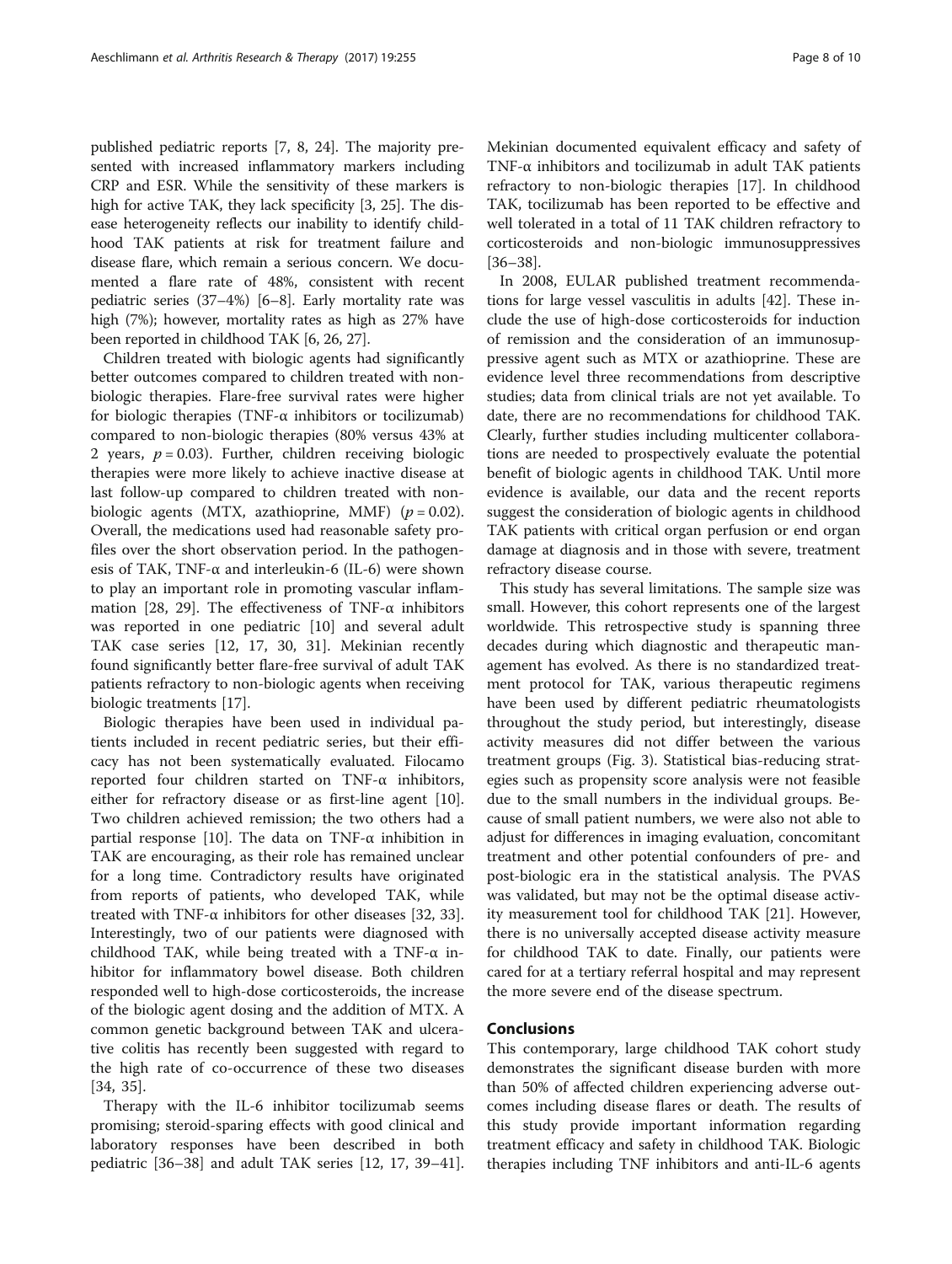<span id="page-8-0"></span>resulted in significantly higher 2-year flare-free survival and higher rates of inactive disease at last follow-up compared to non-biologic therapies. Based on this information, current treatment approaches to childhood TAK may need to be revised.

#### Abbreviations

ANA: Antinuclear antibody; ANCA: Antineutrophil cytoplasmic antibody; AZA: Azathioprine; CRP: C-reactive protein; CS: Corticosteroids; CTA: Computed tomography angiography; Cyclo: Cyclophosphamide; ESR: Erythrocyte sedimentation rate; IFX: Infliximab; IL-6: Interleukin-6; ITAS2010: Indian Takayasu Arteritis Activity Score; MMF: Mycophenolate mofetil; MRA: Magnetic resonance angiography; MTX: Methotrexate; PVAS: Pediatric Vasculitis Disease Activity Score; PVDI: Pediatric Vasculitis Damage Index; TAK: Takayasu arteritis; TCZ: Tocilizumab; TIA: Transient ischemic attack; TNF-α: Tumor necrosis factor alpha; vWF antigen: von Willebrand factor antigen

#### Acknowledgements

We thank the Division of Rheumatology at The Hospital for Sick Children and all rheumatologists involved in the care of these children. We thank Suzanne Tam for the valuable technical support.

#### Funding

FAA is supported by the Rhyner-Bangerter Foundation, Starr Foundation, Swiss League against Rheumatism, Foundation W!, Alberta Children's Hospital Research Institute Foundation, Dawson Jarock Foundation and SickKids Foundation. RSMY is supported by the Hak-Ming and Deborah Chiu Chair in Pediatric Translational Research.

#### Availability of data and materials

The dataset used and analyzed during the current study is available from the corresponding author on reasonable request.

#### Authors' contributions

FAA, SMB and RSMY contributed to the study concept and design, data collection, and analysis and interpretation of data. SS, RML, DH, DN, MT and CP contributed to data collection. SWME contributed to analysis and interpretation of data. All authors were involved in drafting the manuscript or revising it critically for important intellectual content. All authors read and approved the final version to be published.

#### Ethics approval and consent to participate

The need for consent was waived for this retrospective chart study of de-identified data by the Research Ethics Board of the Hospital for Sick Children, University of Toronto. REB approved file number 1000022123.

#### Competing interests

The authors declare that they have no competing interests.

#### Consent for publication

Not applicable.

### Publisher's Note

Springer Nature remains neutral with regard to jurisdictional claims in published maps and institutional affiliations.

#### Author details

<sup>1</sup> Division of Rheumatology, Department of Pediatrics, The Hospital for Sick Children, University of Toronto, 555 University Avenue, Toronto, ON M5G 1X8, Canada. <sup>2</sup>Department of Immunology, University of Toronto, Toronto, ON, Canada. <sup>3</sup>Department of Medicine, University of Toronto, Toronto, ON, Canada. <sup>4</sup> Division of Nephrology, Department of Pediatrics, The Hospital for Sick Children, University of Toronto, Toronto, ON, Canada. <sup>5</sup>Rheumatology, Department of Pediatrics, Alberta Children's Hospital, University of Calgary, Calgary, AB, Canada. <sup>6</sup>Vasculitis clinic, Division of Rheumatology, Mount Sinai Hospital, University of Toronto, Toronto, ON, Canada.

### Received: 28 June 2017 Accepted: 9 October 2017 Published online: 22 November 2017

#### References

- 1. Brunner J, Feldman BM, Tyrrell PN, Kuemmerle-Deschner JB, Zimmerhackl LB, Gassner I, et al. Takayasu arteritis in children and adolescents. Rheumatology (Oxford). 2010;49(10):1806–14.
- 2. Mathew AJ, Goel R, Kumar S, Danda D. Childhood-onset Takayasu arteritis: an update. Int J Rheum Dis. 2016;19(2):116–26.
- 3. Mason JC. Takayasu arteritis–advances in diagnosis and management. Nat Rev Rheumatol. 2010;6(7):406–15.
- 4. Aeschlimann FA, Grosse-Wortmann L, Benseler SM, Laxer RM, Hebert D, Yeung RS. Arterial dissection in childhood Takayasu arteritis: not as rare as thought. Pediatr Rheumatol Online J. 2016;14(1):56.
- 5. Morales E, Pineda C, Martinez-Lavin M. Takayasu's arteritis in children. J Rheumatol. 1991;18(7):1081–4.
- 6. Eleftheriou D, Varnier G, Dolezalova P, McMahon AM, Al-Obaidi M, Brogan PA. Takayasu arteritis in childhood: retrospective experience from a tertiary referral centre in the United Kingdom. Arthritis Res Ther. 2015;17:36.
- 7. Goel R, Kumar TS, Danda D, Joseph G, Jeyaseelan V, Surin AK, et al. Childhood-onset Takayasu arteritis – experience from a tertiary care center in South India. J Rheumatol. 2014;41(6):1183–9.
- 8. Szugye HS, Zeft AS, Spalding SJ. Takayasu Arteritis in the pediatric population: a contemporary United States-based single center cohort. Pediatr Rheumatol Online J. 2014;12:21.
- 9. Arnaud L, Haroche J, Mathian A, Gorochov G, Amoura Z. Pathogenesis of Takayasu's arteritis: a 2011 update. Autoimmun Rev. 2011;11(1):61–7.
- 10. Filocamo G, Buoncompagni A, Viola S, Loy A, Malattia C, Ravelli A, et al. Treatment of Takayasu's arteritis with tumor necrosis factor antagonists. J Pediatr. 2008;153(3):432–4.
- 11. Ozen S, Duzova A, Bakkaloglu A, Bilginer Y, Cil BE, Demircin M, et al. Takayasu arteritis in children: preliminary experience with cyclophosphamide induction and corticosteroids followed by methotrexate. J Pediatr. 2007;150(1):72–6.
- 12. Unizony S, Stone JH, Stone JR. New treatment strategies in large-vessel vasculitis. Curr Opin Rheumatol. 2013;25(1):3–9.
- 13. Hoffman GS, Leavitt RY, Kerr GS, Rottem M, Sneller MC, Fauci AS. Treatment of glucocorticoid-resistant or relapsing Takayasu arteritis with methotrexate. Arthritis Rheum. 1994;37(4):578–82.
- 14. Ogino H, Matsuda H, Minatoya K, Sasaki H, Tanaka H, Matsumura Y, et al. Overview of late outcome of medical and surgical treatment for Takayasu arteritis. Circulation. 2008;118(25):2738–47.
- 15. Liang P, Hoffman GS. Advances in the medical and surgical treatment of Takayasu arteritis. Curr Opin Rheumatol. 2005;17(1):16–24.
- 16. Numano F, Okawara M, Inomata H, Kobayashi Y. Takayasu's arteritis. Lancet. 2000;356(9234):1023–5.
- 17. Mekinian A, Comarmond C, Resche-Rigon M, Mirault T, Kahn JE, Lambert M, et al. Efficacy of biological-targeted treatments in Takayasu arteritis: multicenter, retrospective study of 49 patients. Circulation. 2015;132(18): 1693–700.
- 18. Ozen S, Pistorio A, Iusan SM, Bakkaloglu A, Herlin T, Brik R, et al. EULAR/ PRINTO/PRES criteria for Henoch-Schonlein purpura, childhood polyarteritis nodosa, childhood Wegener granulomatosis and childhood Takayasu arteritis: Ankara 2008. Part II: Final classification criteria. Ann Rheum Dis. 2010;69(5):798–806.
- 19. Bloch DA, Michel BA, Hunder GG, McShane DJ, Arend WP, Calabrese LH, et al. The American College of Rheumatology 1990 criteria for the classification of vasculitis. Patients and methods. Arthritis Rheum. 1990;33(8):1068–73.
- 20. Hunder GG, Arend WP, Bloch DA, Calabrese LH, Fauci AS, Fries JF, et al. The American College of Rheumatology 1990 criteria for the classification of vasculitis. Introduction. Arthritis Rheum. 1990;33(8):1065–7.
- 21. Dolezalova P, Price-Kuehne FE, Ozen S, Benseler SM, Cabral DA, Anton J, et al. Disease activity assessment in childhood vasculitis: development and preliminary validation of the Paediatric Vasculitis Activity Score (PVAS). Ann Rheum Dis. 2013;72(10):1628–33.
- 22. Misra R, Danda D, Rajappa SM, Ghosh A, Gupta R, Mahendranath KM, et al. Development and initial validation of the Indian Takayasu Clinical Activity Score (ITAS2010). Rheumatology (Oxford). 2013;52(10):1795–801.
- 23. Exley AR, Bacon PA, Luqmani RA, Kitas GD, Gordon C, Savage CO, et al. Development and initial validation of the Vasculitis Damage Index for the